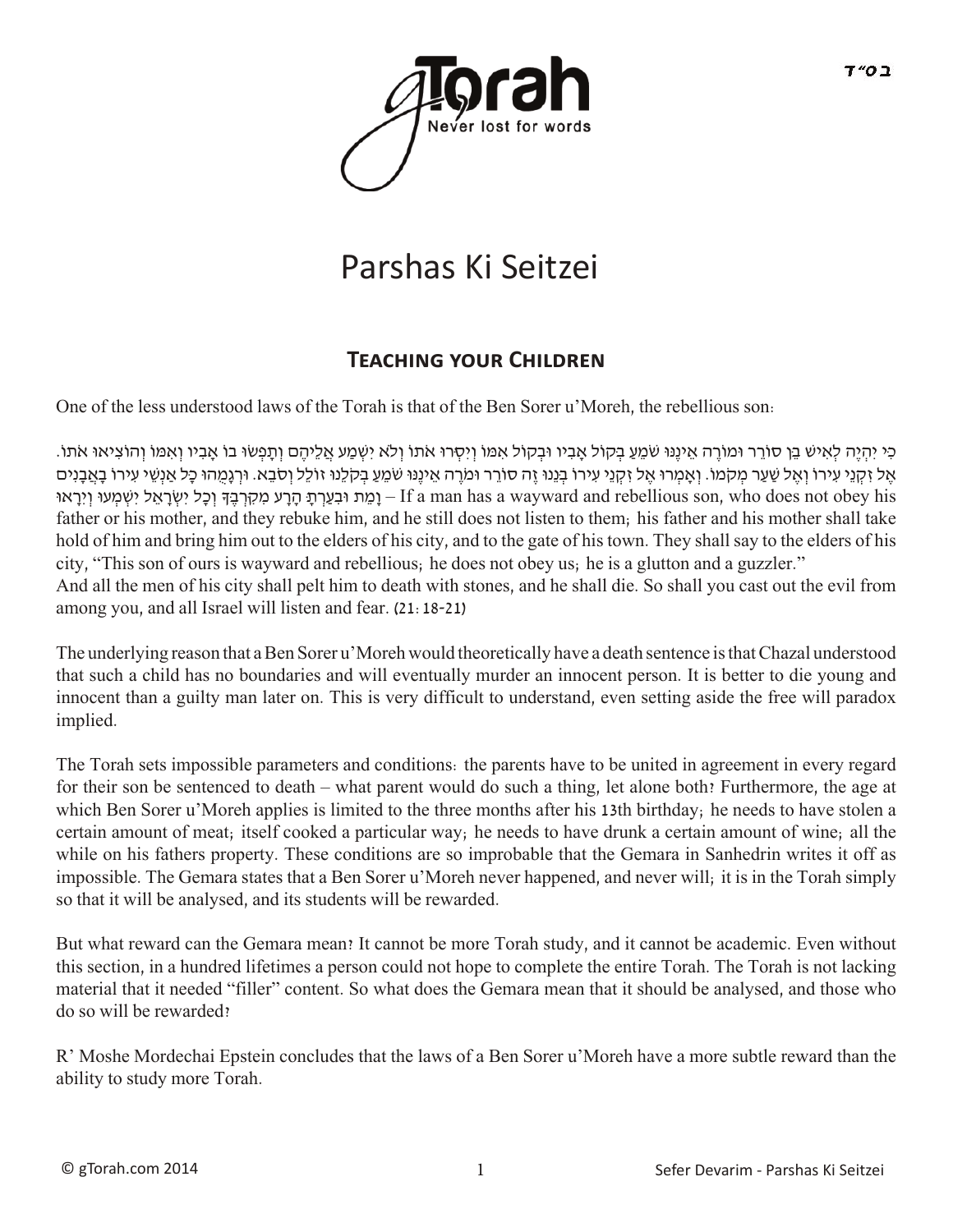By studying this episode, one discovers the Torah's approach to parenting, how to raise them properly; and how to prevent straying.

When a child is overindulged, it is detrimental to everyone – the word we use is "spoilt" – this person has literally been ruined. The Ben Sorer u'Moreh is someone who is out of control from adolescence, and the Torah tells us to recognise this characteristic. This is what the Torah means when it says ובערת הרע בקרבך, וכל ישראל ישמעו ויראו So shall you cast out the evil from among you, and all Israel will listen and fear.

The Torah wants kind, balanced human beings; not wild, carefree and selfish people. This tasks us with preventing evil in our children, before it is too late. We are meant to learn from the Ben Sorer u'Moreh as the paradigm of what not to  $d$ o – וכל ישראל ישמעו.

Perhaps the Gemara itself hints to this. The Gemara says that the function of Ben Sorer u'Moreh is שכר וקבל דרוש – analyse it and receive reward. The Gemara does not say למוד, to study it, but דרוש, analyse it. The reward is וכל ישראל ישמעו, how to raise balanced children.

A tree can be straightened with a splint while still a sapling. It takes twenty years to grow an oak tree, but just a few months to grow a cucumber.

## **Tests and Consequences**

One of the terrible realities of war is that civilian populations are often subject to atrocities. Women are particularly at risk from invading forces – such savagery has only recently been recognised as a war crime.

The Torah demands more of its adherents – that all wars be fought with minimal harm and collateral damage to civilians, but recognises the desperation of armies at war. Under such a reality, the Torah introduces a law called Yefas Toar – the captive woman:

ונתנוֹה אלהיד ביידד ושָבִית שִׁ מִל הוֹיךָ בְּיִדֶ וּוֹעֲבִית שַׁבְין. וְרָאִית בַשָּבִיה אַשֶׁת יפת תַּאר וְחַשָּׁקָת בַה וְלִקְחָת לַדְ לְאִשָּׁה - If you go out to war against your enemies, and the Lord, your God, will deliver them into your hands, and you take captives. If you see among the captives a beautiful woman and you desire her, you may take her for yourself as a wife. (21:10,11)

Rashi explains that this is not a command, but permission. Soldiers are not required to take captives home; rather, the Torah addresses mankinds evil inclination. But note that the following laws after Yefas Toar are the case of a despised wife, and then a rebellious son. Chazal understand that the juxtaposition means that if the returning solider married the Yefas Toar, he will come to hate her, and their children will be rebellious.

However, the Rambam codifies it as a mitzva, not just permission.

If it's a mitzva, why does a negative outcome result from it? There is a principle that people doing a mitzva are protected from harm. Secondly, if it is a mitzva, how does it address the evil of mankind?

Perhaps this mitzva demonstrates that the Torah guides the way even when things aren't going smoothly – בשעת הירידה. The Torah does not say to "marry" her, but to "take her" – as an emergency measure. The laws continue that for 30 days she must shave her head bald, be unkempt, in mourning, and dressed in black rags. This is not